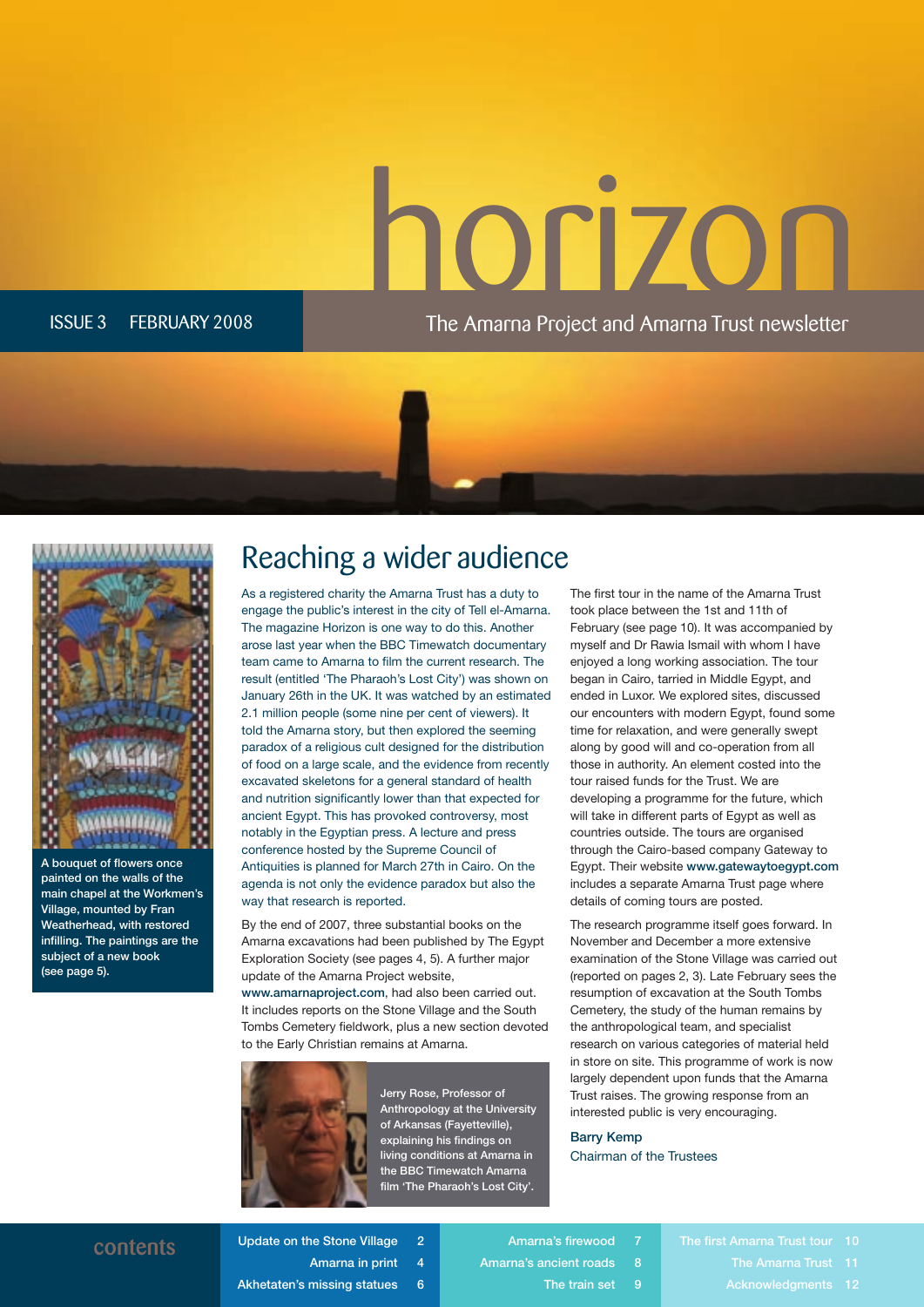### Notes from the field An update on the Stone Village



cliffs of the high desert visible in the background.

In November 2007, a small team of archaeologists returned to the Stone Village to continue the examination of this intriguing site on Amarna's desert fringe. Anna Stevens provides an update on the work.

Situated on the side of a plateau in the low desert, the Stone Village is dominated by a large spread of loose limestone boulders. This represents the collapsed and sanded-up remains of a complex of Amarna-period buildings constructed from uncut boulders and brick. On top of the plateau nearby are the remnants of several more stone-built structures. The site was probably ringed by a network of 'roadways', many of which are still visible, although these may be better understood as boundary markers than as transport alleys (see pages 8, 9). Our interest in the Stone Village lies not only in our almost complete lack of knowledge regarding its function, but in what it may offer to our understanding of life on the urban periphery in ancient Egypt.



Amarna-period 'roadways' – tracts of desert surface cleared of larger stones – are a feature of the desert environment, and probably surrounded the Stone Village in antiquity.

This was the third season of work (a summary of previous work can be found in Horizon 2). This year, we expanded our operation quite considerably, working with a bigger team and for a longer season of eight weeks. After several weeks of surface survey, when we planned three prominent stone structures on top of the plateau, we turned our attention to excavation. In the 2006 season, a small trench in the 'main site' had exposed the back two rooms of a narrow building that continued northwards beyond the excavation area. We wondered if they were part of a small house, but too little of the building was exposed to be sure. This year, therefore, our aim was to fully reveal this structure.

As we removed the archaeological deposits we found that the site had been disturbed, probably by looters seeking saleable 'treasures' within just the last century. Despite this, the underlying structures were relatively well preserved. The building extended northwards from the two rooms exposed in 2006. Two roughly built walls divided its northern half into three chambers, entered perhaps from the west, but we can't be sure that these were full-scale floor-to-ceiling walls and not partition walls or emplacements of some sort. The entrance to the building itself may have been located in its north-west corner, now badly damaged. Most of the floor is also lost, revealing several pits through the desert surface below, many of which probably predate the walls. Several of the walls preserve a coating of gypsum plaster, which may have extended over some of the floors. To the north of the building lay an unroofed space largely covered by a surface of trampled ash, and elsewhere were walls belonging to several further buildings or enclosures.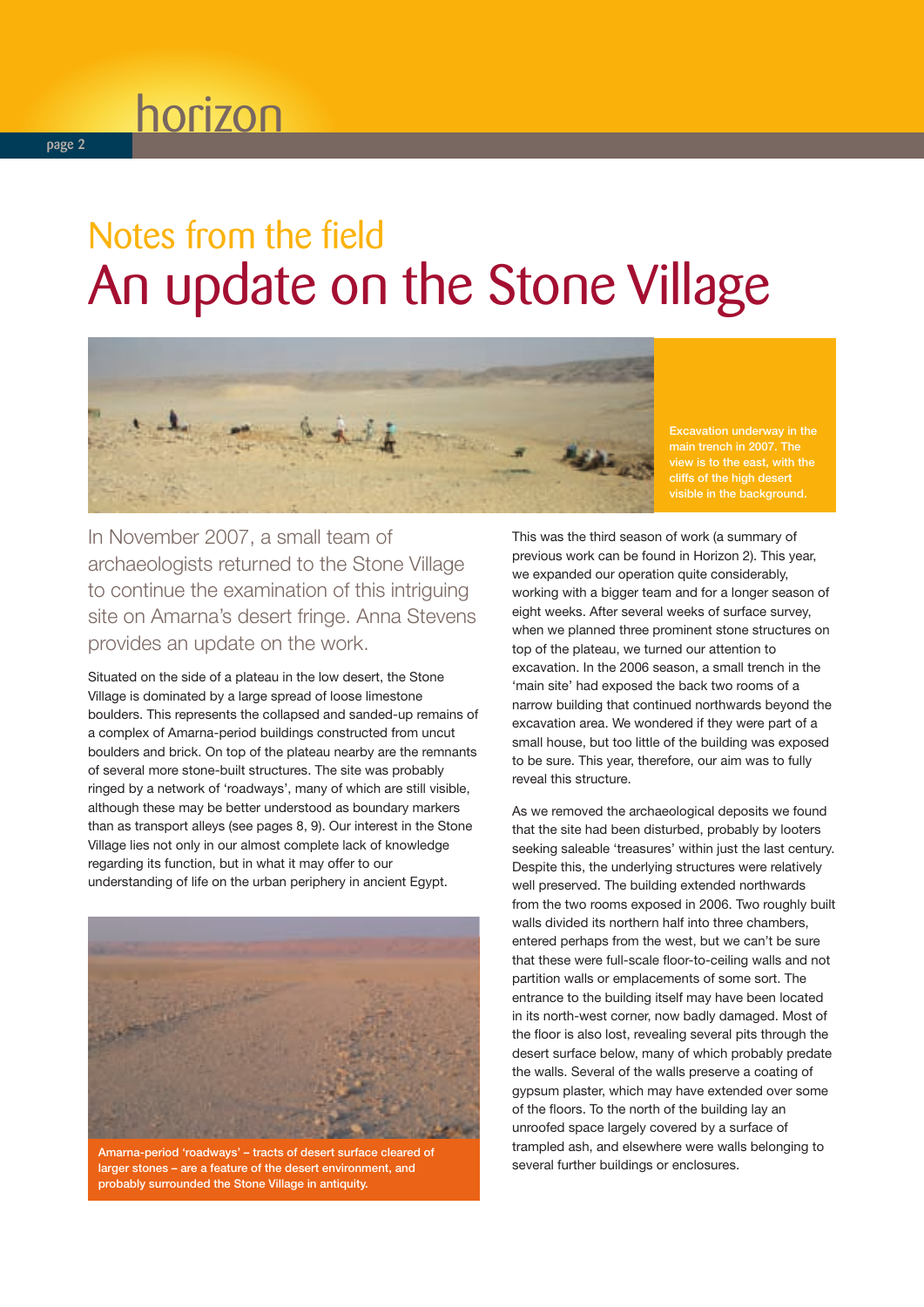

main trench at the completion of excavation. The view is to the east. Two ovens exposed during excavation along the

We are unsure about the function of the building. The narrow chambers, especially, are not consistent with what we know of domestic architecture of the time. Maybe they are some kind of storage or production chamber. Certainly the prominence of gypsum must be providing some kind of clue. This surface finish is found elsewhere at Amarna in such spaces as bathrooms, butchering yards and on ritual emplacements. It seems to have helped demarcate a clean space, in some cases also purifying it. But just what its purpose was here remains unclear.

In a second smaller trench this year we also exposed the remains of several ovens and buried storage vessels. These seem to form part of a large food production complex that may extend along much of the eastern margin of the site.

So at the close of the work, we were left wondering if the site may have been some kind of supply centre serving state interests in the border zone of Akhetaten. An important find was part of a mud document seal impressed with the name of Akhenaten. This probably indicates that correspondence was being sent to the Stone Village during this king's reign, and supports the idea that it was built under Akhenaten rather than one of his successors. Otherwise, the object corpus is rich in objects of 'everyday use', suggesting a strong domestic strand to life at the site.

Next year we hope to shift our attention to the extramural area and explore how the setting of the Stone Village and its relationship to the surrounding network of 'roadways' served to define its function and the experiences of its occupants.

Many thanks are due to the McDonald Institute for Archaeological Research Fieldwork Fund, Wainwright Fund for Near Eastern Archaeology, Thomas Mulvey Fund and Michella Schiff Giorgini Foundation for their support this year; and to our hard-working volunteer archaeologists.



eastern edge of the main site.



Wendy Dolling, James Milner and Hamada Mohammed Abdel Moyein Kellawy record and excavate in the main trench.



A selection of finds from the 2007 season. Clockwise from left: limestone figurine of a monkey; wooden ear stud; faience pendant of the goddess Taweret; bronze ring bezel with an incised Bes-image; and part of a mud document seal bearing part of the name of Akhenaten.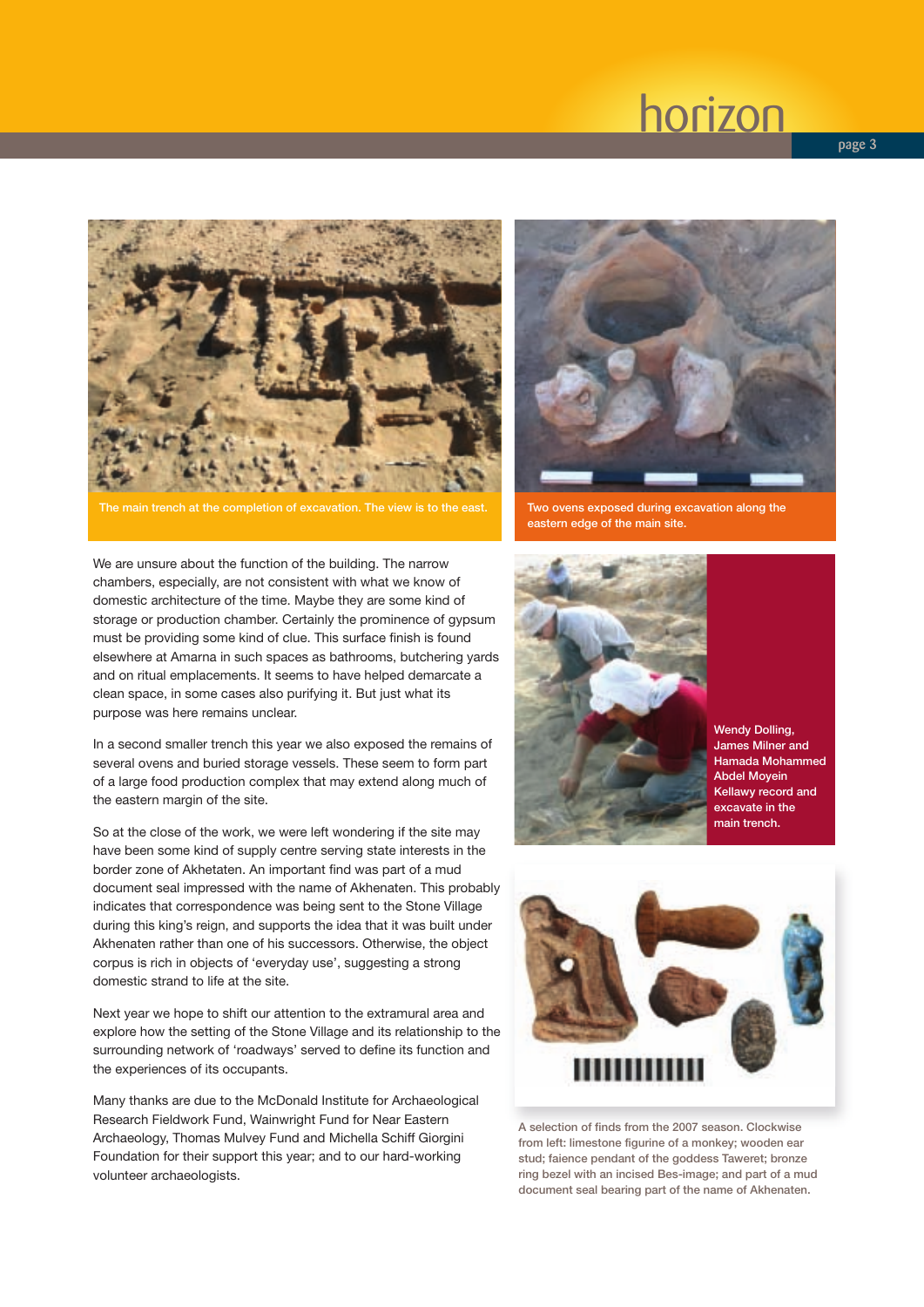# Amarna in print

Full scientific reports from archaeological excavations are notoriously difficult to complete and publish. Modern professional standards place a great strain on limited resources. It is therefore especially satisfying that no less than three Amarna volumes have appeared in the latter part of 2007, all published by the Egypt Exploration Society.



Pamela J. Rose, The Eighteenth Dynasty Pottery Corpus from Amarna. Excavation Memoir 83. London: Egypt Exploration Society 2007. 301 pages, numerous line drawings and photographs.

Even small-scale excavations at Amarna bring in potsherds by the thousand. They derive from a range of common utensils that Amarna people had around them all the time, useful in a variety of ways. It is important to establish what was common and what was rare in particular circumstances, for example, in the houses of the rich and the poor, and to seek patterns of citywide variation — comparing, for example, pottery from the Workmen's Village and the Stone Village — and what they mean.

Pamela Rose's volume is the essential and definitive reference collection of pottery types, fully described and illustrated. From it, the necessary work of analysis can proceed.







#### Paul T. Nicholson, Brilliant Things for Akhenaten. The production of glass, vitreous materials and pottery at Amarna Site O45.1. Excavation Memoir 80. London: Egypt

Exploration Society 2007. 393 pages, numerous line drawings and photographs, CD with extra illustrations in cover pocket.

Manufacturing, mostly on a small scale, was widespread across the city at Amarna. Many aspects are poorly documented. Site O45.1, just south of the Central City and close to the modern fields, was a factory with kilns on a slightly larger scale than those found amidst the houses. Here was practised a mixture of crafts: glass and faience manufacture, and the production of pottery. The evidence obtained from excavation for each of these crafts is assessed. Glass is of particular importance, as the question has been raised in the past as to whether the Egyptians at this time could only work with imported glass ingots as against making it themselves. An experimental glass kiln at Amarna has helped to provide an answer.



A ray of the Aten ending in a hand modelled in faience as an inlay probably for a stone relief.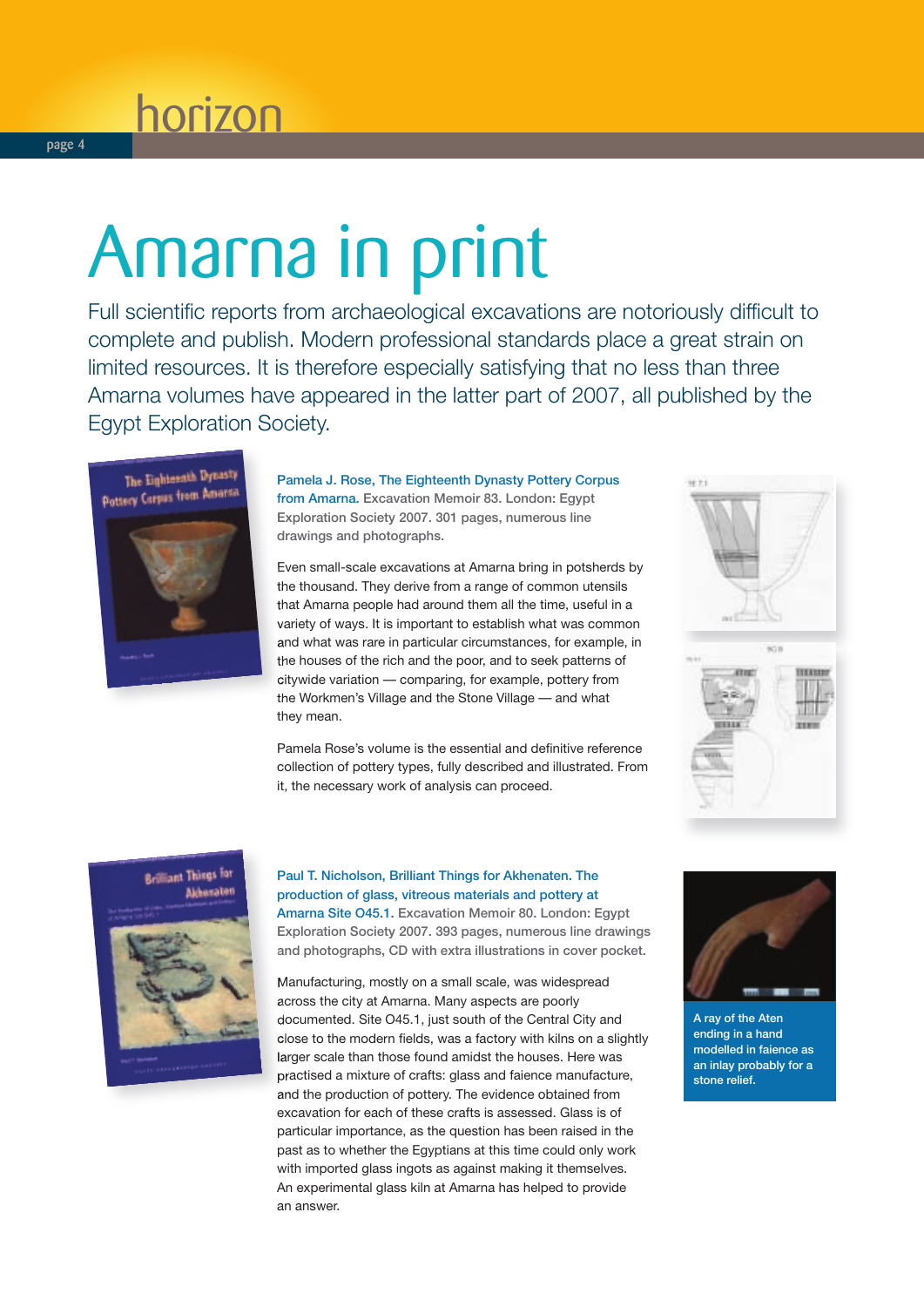

Vultures holding ostrich-feather fans occupied the walls above the doors of the flanking shrines (F. Weatherhead restored).



The likely owner of the Main Chapel and his wife, in a scene of honouring from the Inner Hall (F. Weatherhead restored).



Fragments of painted hieroglyphic text from the Inner Hall.

F.J. Weatherhead and B.J. Kemp, 2007. The Main Chapel at the Amarna Workmen's Village and its wall paintings. Excavation Memoir 85. London: Egypt Exploration Society 2007. 432 pages, numerous line drawings and photographs.

A perennial topic of interest is how far Akhenaten wanted to impose his ideas on everyone. It came to the fore in 1921. T.E. Peet, directing the first season of the Egypt Exploration Fund's expedition to Amarna, made the 'momentous discovery' of evidence for the honouring of traditional deities in chapels built not far from the Workmen's Village. Most shocking were two prayers addressed to Amun and Amun-Ra. Peet's solution was neat. These chapels dated to the short interval between Akhenaten's death and the abandonment of Amarna. The return to tradition had already begun.

In the 1980s the Egypt Exploration Society excavated the largest chapel at the site. Hundreds of fragments of painted wall plaster lay mixed in with the rubble from the collapse of the walls. Over several successive years, artist and paintings conservator Fran Weatherhead worked over them, recording every piece and reconstructing several panels of the designs. Her results, meticulously illustrated, are the core of this new publication. The archaeological setting is described by Kemp.

The purpose of these chapels was to honour heads of families, who became ancestors when they died. Honouring entailed communal meals. Within this family setting there is no hint of a sunray or of a depiction of the royal family. To judge from fragments from other chapels (also included in this book) the same was true for them also.

The Main Chapel and several others fit the general layout of the village so snugly as to challenge Peet's easy way out, reasonable though it seems at first. The chapels were an integral part of the village community and thus belong within the reign of Akhenaten. They were decorated in traditional form because that was what was most fitting to their purpose, the honouring of families. The Aten cult did not belong there. Akhenaten's purge of iconography was dependent on context.



in the Sanctuary of the Main Chapel (F. Weatherhead restored).



Drawing of how the chapel looked immediately after excavation.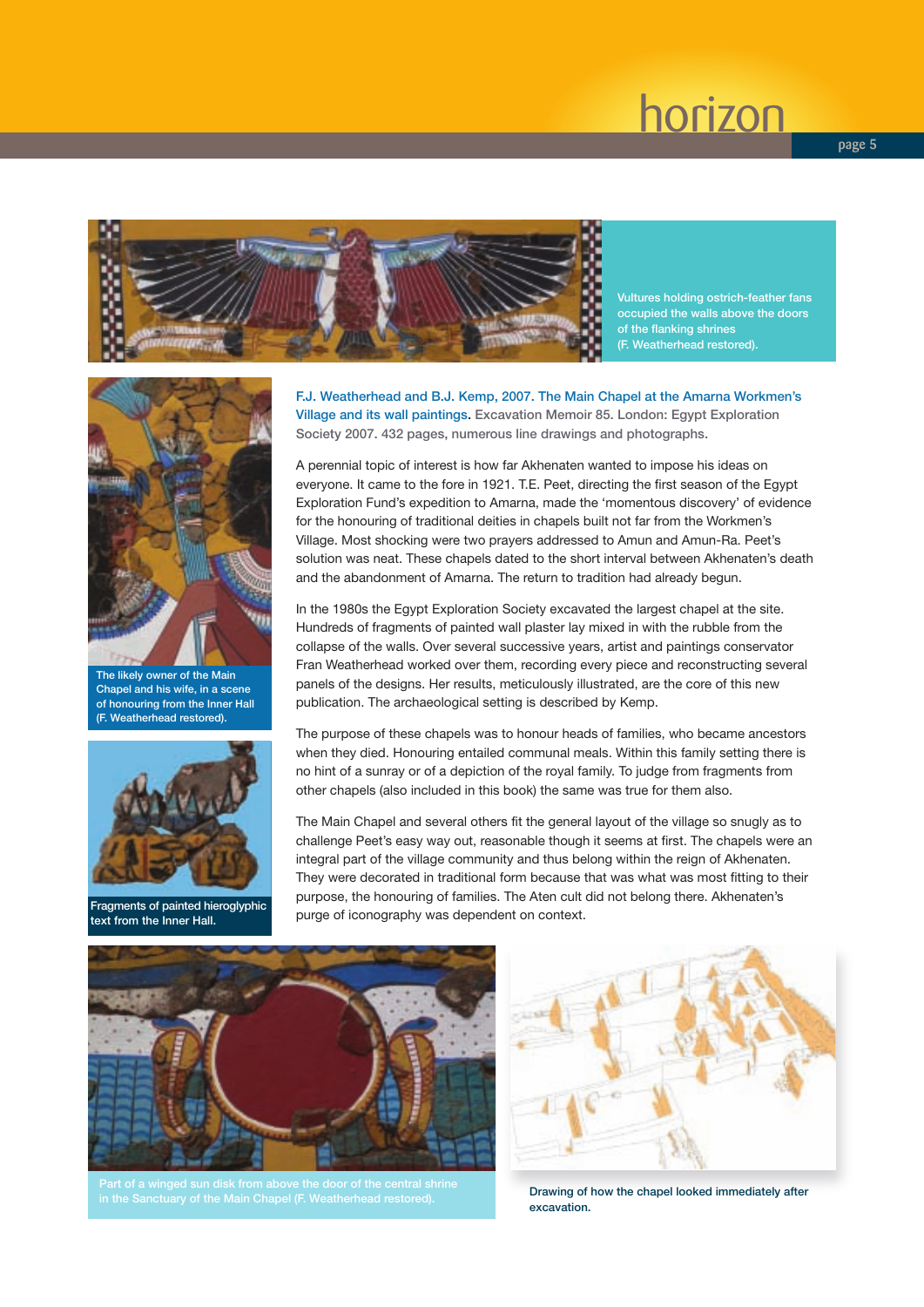

Conventional fist (S-5348) from a colossal granite statue. It holds the broken end of perhaps a crook or flail. Length 11.2 cm.

### Work in progress Akhetaten's missing statues

Akhenaten's showpiece at Amarna was the Great Palace in the centre of the city. At its centre lay a huge courtyard cleared in the 1930s by the Pendlebury expedition of the Egypt Exploration Society. It had been lined with stone bases for statues. In the surrounding debris Pendlebury found (in his own words) 'many thousands of fragments' from red granite colossal statues.



(Pendlebury's architect) of the courtyard of the Great Palace, surrounded by colossal statues.

Several hundred of them (and some in quartzite) were subsequently dumped over the ground behind the Pendlebury dig house. Over the years the present expedition has gathered them in, and they are now stored in the expedition magazine at Amarna. They are currently the subject of study by Kristin Thompson assisted by artist Andy Boyce.

Akhenaten had earlier lined a courtyard of a building at Karnak with the sandstone colossi that have provided the defining image of the king's appearance. The Karnak colossi were of easily worked sandstone. Their counterparts at Amarna were made of red granite and quartzite. They are so broken, and so much is still missing (buried somewhere at the Great Palace?), that a set of reconstruction drawings seems almost out of reach. Yet without them, an account of Amarna art will remain partial.



Feet: (left) big toe from a larger-than-life-size statue in red quartzite (S-5485) probably from the Great Palace; (right) foot from a smaller-than-life-size statue in yellow quartzite (S-5994) from Kom el-Nana.

In the meantime we puzzle over particular fragments. One featured here (S-6181) seems to be a streamlined representation of a fist grasping a cylindrical object. A first interpretation is that it comes from hands grasping a crook and flail. No amount of rotation, however, aligns it to an easily recognisable posture. The back of the fragment, moreover, is flat with a rectangular cut for fitting to a corresponding tenon presumably on the body. Was it a repair or a deliberate element in a composite statue?

For the moment all we can do is to record the pieces by photography and through Andy Boyce's delicate drawings.

The Amarna statue project is funded by the Amarna Research Foundation.

Drawing by A. Boyce of the fist S-6181.



Three views of a granite fist with cut space for a tenon on the back (S-6181). Length 15.6 cm. The modern hand is roughly two-thirds the size of the granite fist.

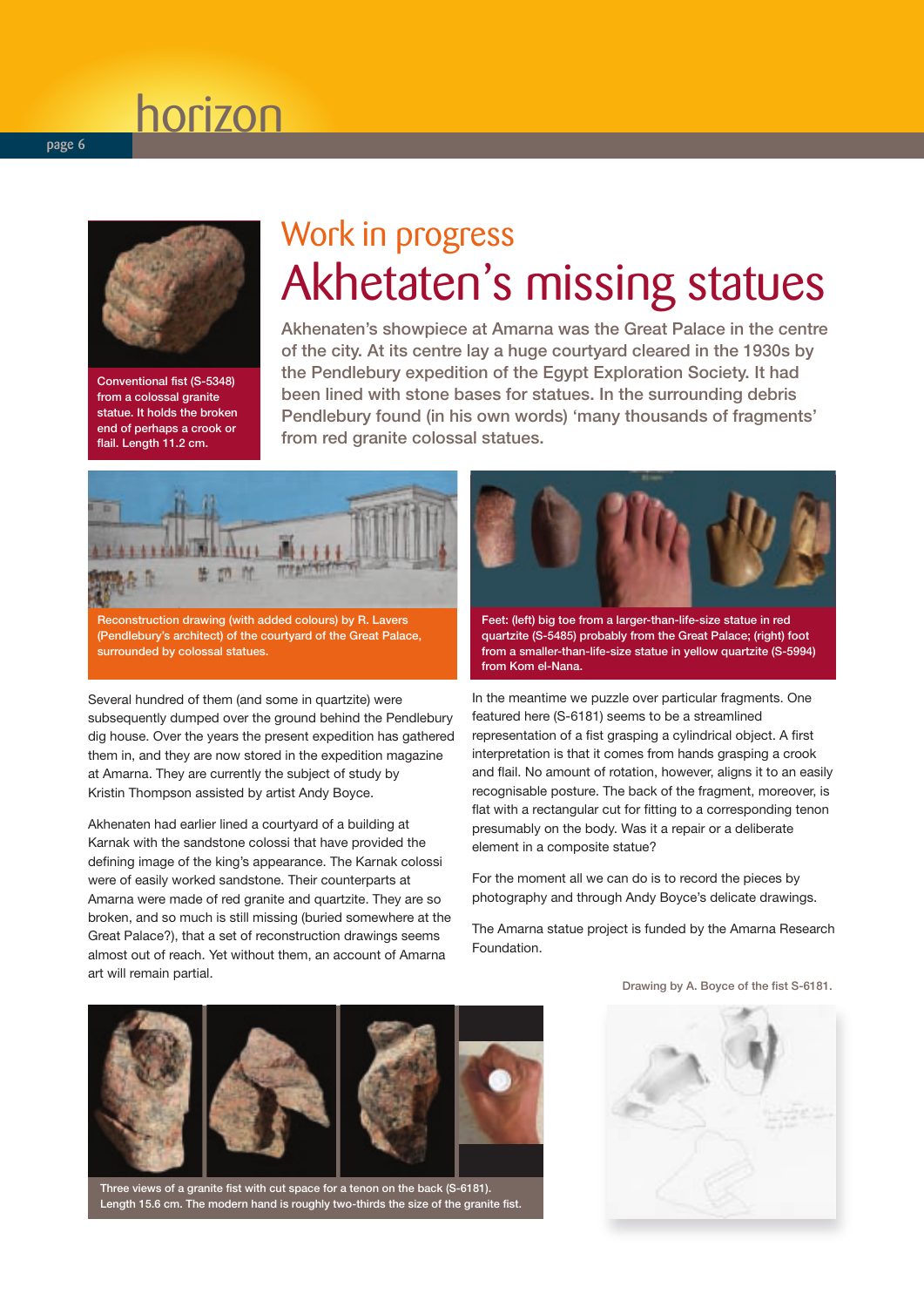**page 7**

### How they lived Amarna's firewood

One of the city's basic requirements was fuel for fires. The central palace area consumed huge quantities to meet the demands of a major centralised food-rationing system channelled through the Aten temples; every household needed fires for cooking and the cold nights of winter; and many of the same people manufactured objects in backyard workshops or little factories. The relic of this demand is charcoal. It occurs in more or less every bucketful of spoil that is removed during excavation, whether it is sand, rubble or ashy layers beside ovens and fireplaces. The grey stain of wood ash must have been one of Amarna's colours once the city was established.

Charcoal is a source of information. Experts can identify the wood species. At Amarna, over many years botanist Rainer Gerisch (Free University, Berlin) has made tens of thousands of identifications. His raw materials are the samples carefully collected from sieving the different parts of the site excavated in the last thirty years. A consistent pattern emerges. There are charcoal pieces from many species, including fruit trees and the imported cedars of Lebanon, presumably offcuts and waste that people would have constantly kept an eye open for. Overwhelmingly, however, they were burning wood from the acacia tree, and to a lesser extent the tamarisk. This was a sensible choice.

Acacia has a heavy and durable heartwood which burns steadily with high calorific value and also was an important source for prefabricated charcoal needed for achieving high temperatures. It had been exploited since Predynastic times. The robust and thorny tree is easy to recognize by its compact rounded crown, the rough dark stem, bright yellow flowers in round heads, the stipula spines and the long indehiscent pods. It grows along the Nile and channel banks, in the oases and on moist ground in the western desert. *A. nilotica* formed the dominant wood element in the local vegetation.

| TA MC, House of Ranefer (N49.18)<br>Charcoal/Wood taxa | Presence<br>$[s$ pls $]$ | Count<br>[PCs] | Volume<br>[ml] | Weight<br>[g] |
|--------------------------------------------------------|--------------------------|----------------|----------------|---------------|
| Acacia nilotica-type                                   | 76                       | 10,179         | 8,674.9        | 4,646.1       |
| Acacia sp.                                             | 18                       | 82             | 50.7           | 25.6          |
| Cedrus libani                                          | 12                       | 29             | 13.6           | 5.3           |
| Faidherbia albida                                      | 37                       | 220            | 392            | 122.4         |
| <b>Ficus sycomorus</b>                                 | 18                       | 144            | 64.4           | 18.7          |
| Hyphaene thebaica (stem wood)                          | $\mathbf{1}$             | 1              | 0.4            | 0.2           |
| Mimusops sp.                                           | 15                       | 75             | 45.6           | 25.3          |
| Palmae, scal. perf. pls.                               | 1                        | 1              | 1.1            | 0.3           |
| Palmae, perf. pls. not obs.                            | 1                        | $\overline{2}$ | 0.5            | 0.2           |
| <i>Pinus</i> sp., pinoid pits                          | 1                        |                | 0.3            | 0.1           |
| <i>Prunus</i> sp., semi-ring to ring-porous            |                          |                |                |               |
| P. dulcis                                              | 1                        |                | 0.1            | 0.1           |
| Punica granatum                                        | $\overline{2}$           | 4              | 2.9            | 0.8           |
| <i>Salix</i> sp.                                       | 4                        | 4              | 1.6            | 0.4           |
| Tamarix sp.                                            | 52                       | 810            | 390.7          | 146.5         |
| Ziziphus spina-christi                                 | 5                        | 8              | 9.9            | 5.9           |
|                                                        | 76                       | 11,561         | 9,648.7        | 4.997.9       |

Table of charcoal identifications from excavated units from the house of the chariot-officer Ranefer (house N49.18).



Section through the material used to raise the floor of the second, larger house that belonged to Ranefer. One of the units is dark from the presence of ash and charcoal.





The ubiquitous and hardy *Acacia nilotica* tree.

Acacia leaves and seed-pods are distinctive in appearance.

We will never have proper figures, but Amarna must have consumed many tons of firewood every year. Any local sources on the Amarna plain will quickly have been wiped out. The city must have relied upon a constant import, from across the river and from further afield. The scale of demand and the consistency of the species supplied point to some degree of management of the growing and cutting of trees. It is one of the many aspects of Amarna's life that only field archaeology reveals.

The fundamental reference book for the anatomical identification of wood species from charcoal in Egypt is R. Gerisch, *Holzkohleuntersuchungen an pharaonischem und byzantinischem Material aus Amarna und Umgebung. (Ein Beitrag zur Identifizierung von Hölzern unter Berücksichtigung des Gebrauches von Holz als Brennmaterial und seiner Rolle bei der Rekonstruktion der lokalen Vegetation. Mit einem anthrakologischen Atlas in Deutsch und Englisch*.) Foreword by B. Kemp. Münchner Ägyptologische Studien 53. Mainz am Rhein, Philipp von Zabern 2004.

A supplement, detailing the species from across the different parts of Amarna, will appear in the excavation report on the house of Ranefer and the adjacent small houses that the Amarna Project is preparing for publication.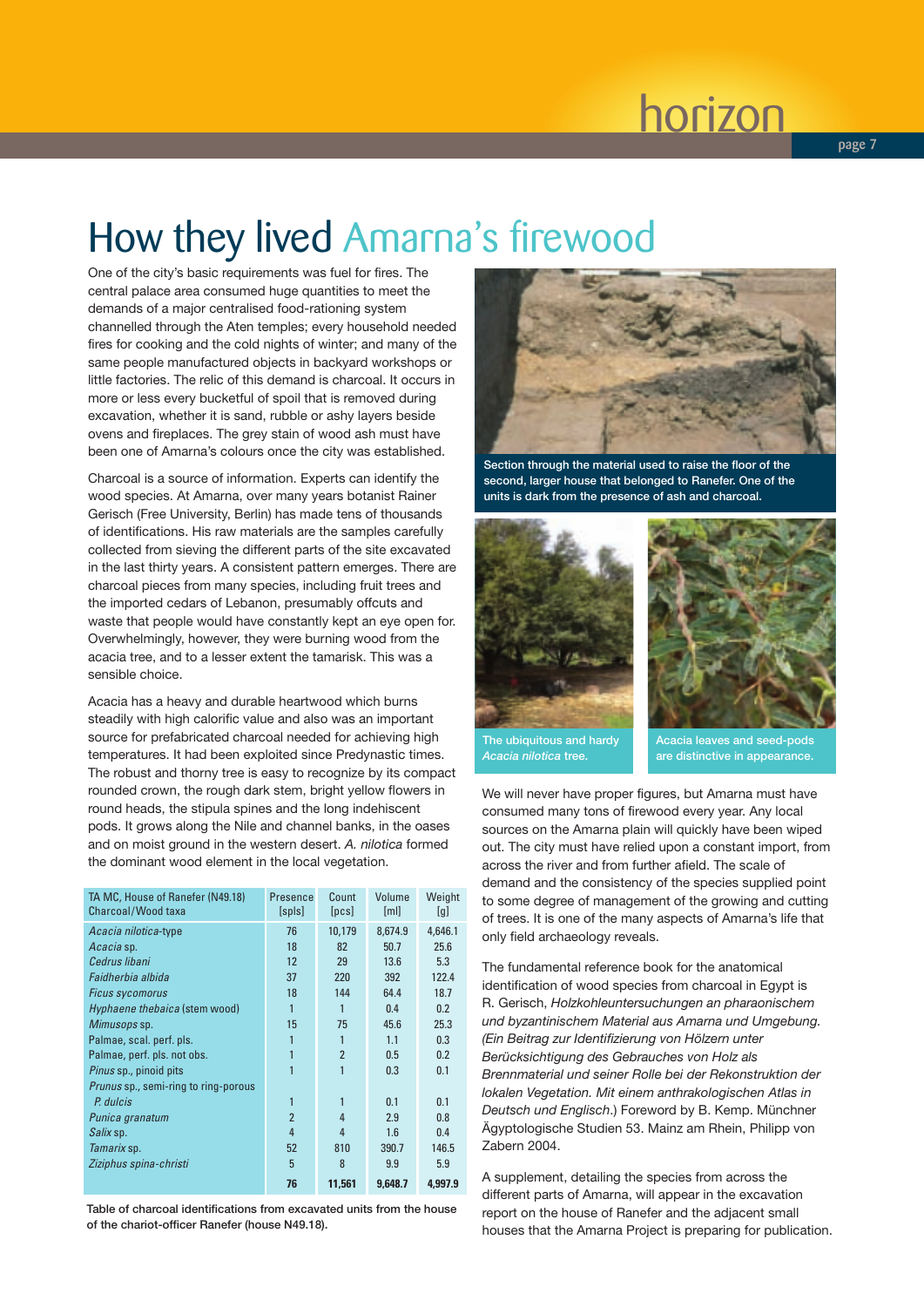### Notes from the field Amarna's ancient roads

The desert plain and hills of Amarna are criss-crossed by a set of tracks or roads that are clearly not modern. They were first noticed in the middle of the 19th century, and some of them take a course that links them directly to features of the Amarna Period. They are undoubtedly part of Akhetaten's layout.



A particularly well preserved stretch of ancient boundary road heading southwards across the desert in front of the valley that leads to the royal tombs.



A fresh mapping of the Amarna desert has been proceeding since 2000, by Dr Helen Fenwick (University of Hull), using differential GPS equipment of phenomenal accuracy. For the first time the ancient tracks have been properly planned. The new map confirms the impracticality of much of the system, if it is regarded as solely intended to provide a series of routes for regular patrolling by a police force. They pay only limited heed to the topography of the site, tackling steep slopes head on and jumping across ravines.

An alternative explanation is that many of the lines were boundaries which should not be crossed without good reason (though this in itself implies a degree of patrolling). Their overall aim was to keep people away from the desert behind Amarna, and especially to prevent them from entering the area in front of the valley that leads to the royal tombs. This was territory sacred to the Aten. A parallel can be found at Abydos where, from the Middle Kingdom onwards, a set of free-standing boundary stelae helped to delimit a piece of desert sacred to the god Wepwawet. Unauthorised entry merited death.

At western Thebes in the New Kingdom a set of five 'walls' or 'fences' marked out an area that included the workmen's village of Deir el-Medina. It was a matter of official record when, on several occasions, the inhabitants crossed these lines when seeking redress for failed deliveries of foodstuffs. The parallel community of the Workmen's Village at Amarna would have had to have crossed five of the Amarna trackways if they wanted to reach the main city of Amarna at its nearest point.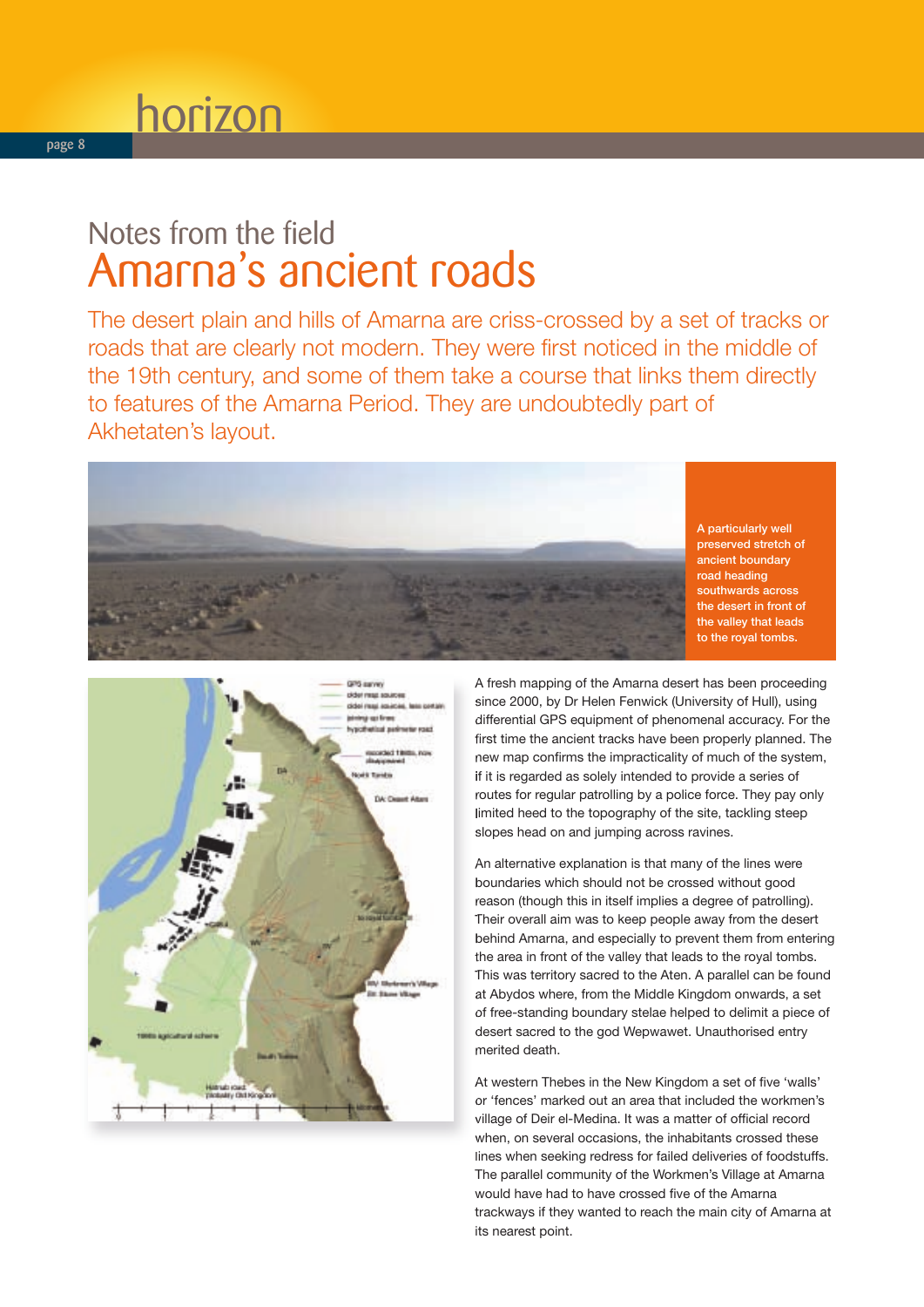

the modern asphalt road that follows this route. At the top (south) is the ancient boundary road about to cross the valley floor.



slope, continues northwards over the barren hilltop.

Seen in this light, the trackway system is an early form of landscape management. It also emphasises the special position that the Stone Village and Workmen's Village had at Amarna. They are unique exceptions to the general exclusion of human activity from the central desert zone, and were tightly circumscribed by the boundary track system.

### From the Archives The train set

Dig diary entry by C.L. Woolley for 25 October, 1922: '*Public Custodian accepted my offer of £LE 52 for railway*'.

Spoil from excavation comes up in inconvenient quantities, and in the past posed the same problem that confronted managers of quarries and open-cast mines. A common solution was to turn to the narrowgauge off-the-shelf railway system created by Paul Decauville (1846–1922) and widely used by European countries in their colonies, and also in their wars of 1914–18.

To judge from a photograph taken the following year, Woolley had bought a very basic 'layout' which was already quite old and used. It consisted of 60 or so lengths of short steel track (each two metres long?) welded to steel sleepers, two turntables, and ten sidetipping trucks. Sadly they did not buy a locomotive, relying upon their workmen to push the trucks by hand (Woolley was employing 183 men and children). They hauled it up to the Workmen's Village and ran two lines southwards from the walled village. By November 11th the contents of 120 of the rooms in the village houses had been trundled out and tipped to form the embankments beneath the lines. Four days later the men began to carry the railway back to the dig house, its work for the season completed.



The EEF Decauville railway piled on the desert beside the southern expedition house in 1923. EES archive photograph.



It subsequently saw only limited use in the housing areas of the city and not at all at the North Palace. Pendlebury brought it back into service whilst clearing the Great Palace in the 1930s. By this time sets of points had been acquired. In 1936, in anticipation of the Amarna equipment being disposed of, the railway was described as: 'not a good one, but in decent order, with 8 workable trucks and about half a mile of line, with all accessories.'

As that era recedes, the distinctive Decauville embankments become just one more episode in the shaping of archaeological sites, Amarna and innumerable others.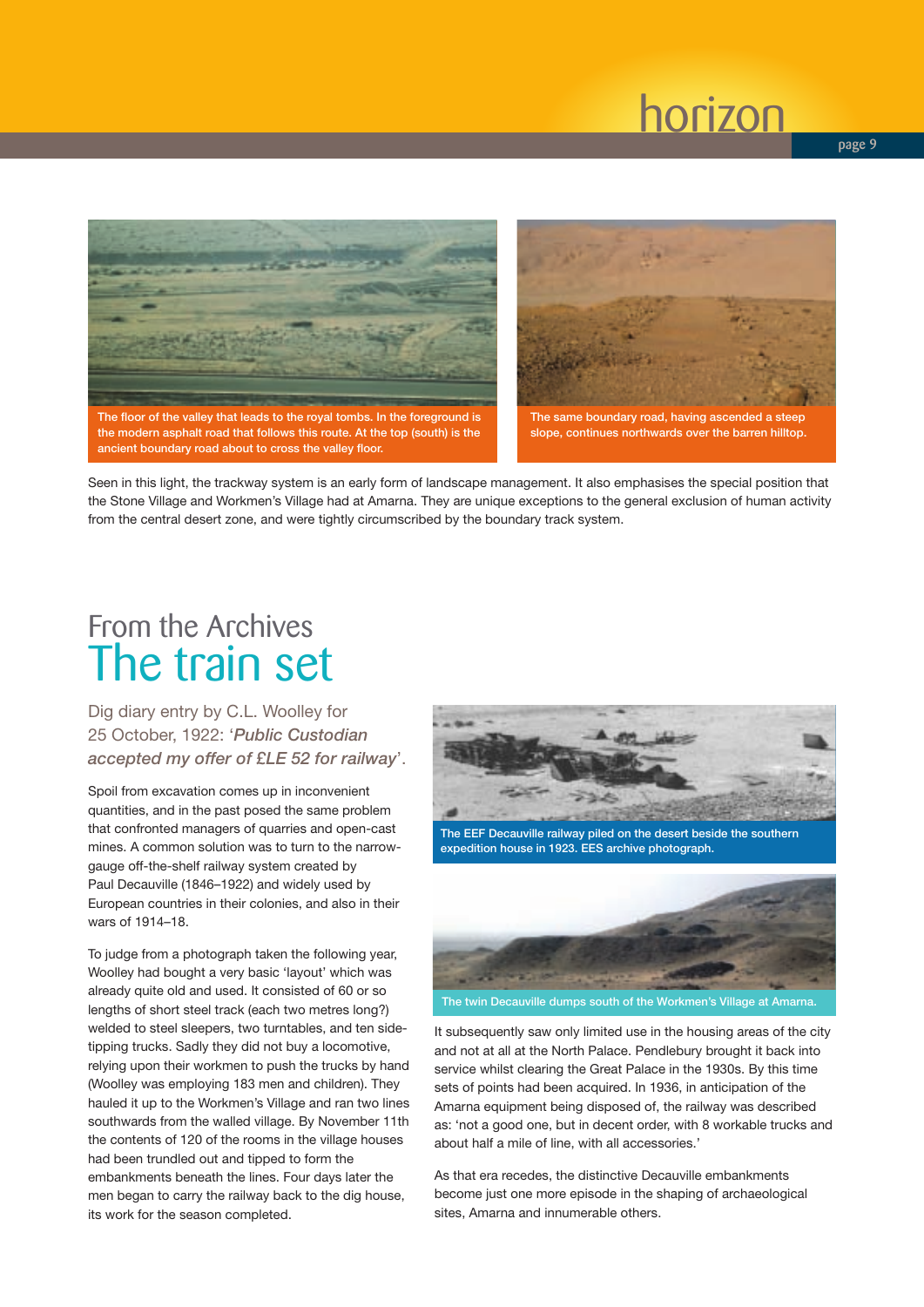### Taking to the road The first Amarna Trust tour





At one of the unfinished tombs in the Amarna royal valley

In Old Cairo



Lunch at Amarna



Beneath the gaze of Hathor at Dendera



Our queen of the desert



Holding forth at the North Palace, Amarna photo. M. Coultas



Silk weaving in Akhmim

Details of coming tours will be found on the website www.gatewaytoegypt.com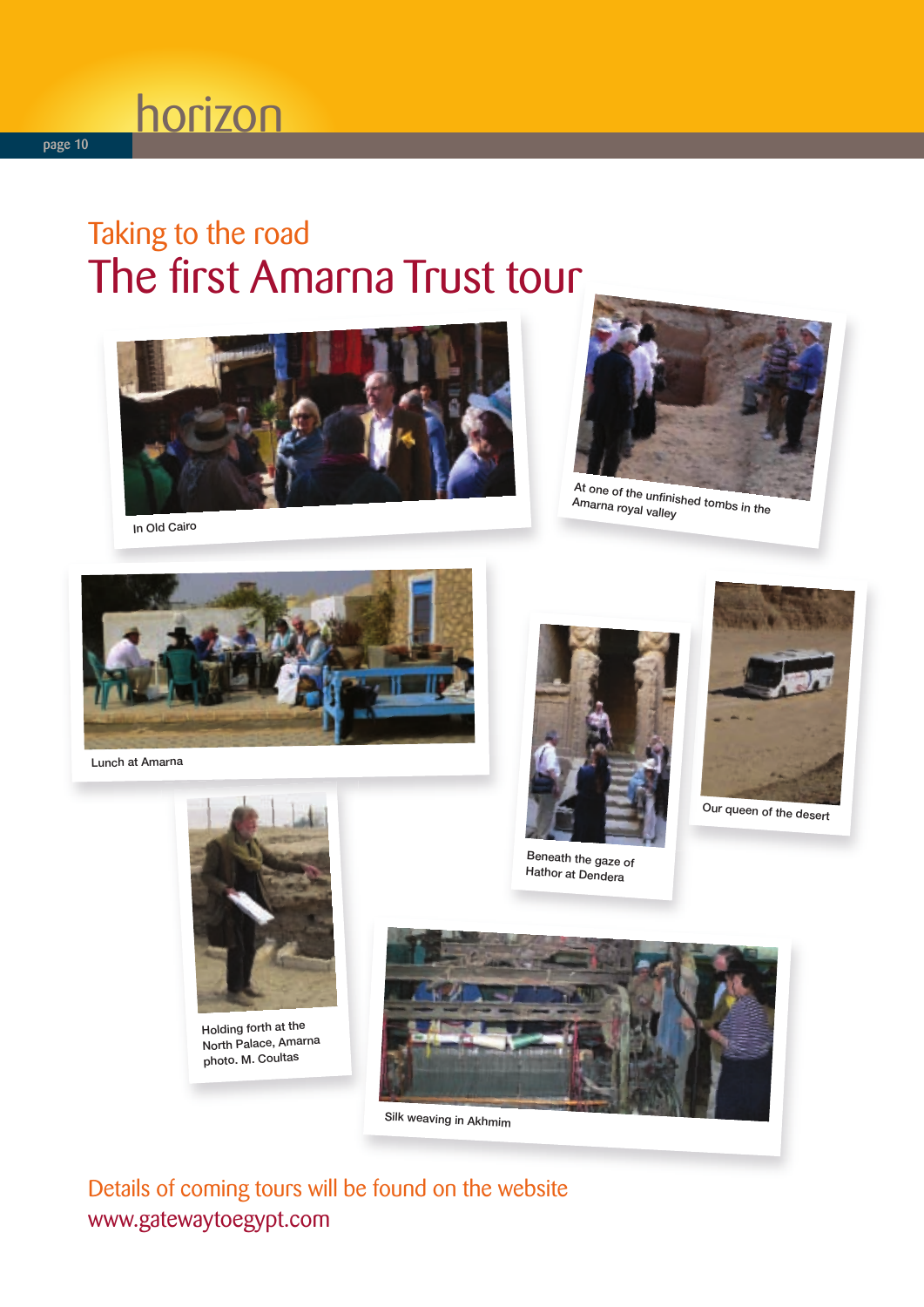**page 11**



## The Amarna Trust

The Amarna Trust is registered with the Charity Commission as no. 1113058. Its registered address is

#### The McDonald Institute for Archaeological Research

University of Cambridge Downing Street Cambridge CB2 3ER United Kingdom

#### The contact for The Amarna Trust is

#### Prof. Barry Kemp

The McDonald Institute for Archaeological Research University of Cambridge Downing Street Cambridge CB2 3ER United Kingdom

#### t: +44 (0)1223 339293 f: +44 (0)1223 339285

e. bjk2@cam.ac.uk

#### For donations and other financial matters the contact is the Honorary Treasurer

#### Dr Alison L. Gascoigne

Lecturer in Medieval Archaeology University of Southampton Avenue Campus **Highfield** Southampton SO17 1BF United Kingdom

#### t: +44 (0)2380 599636 e: A.L.Gascoigne@soton.ac.uk

The Amarna Trust submits an annual set of accounts to the UK Charities Commission. None of its income is used in the furtherance of raising funds. Its overheads are negligible.

#### The objectives of the Trust are:

To advance public education and to promote the conservation, protection and improvement of the ancient city of Tell el-Amarna, Egypt and the surrounding area for the benefit of the public in particular but not exclusively by:

- i) creating a permanent facility for study (the research base – The Amarna Centre);
- ii) undertaking and supporting field research (and publishing the useful results of such research);
- iii) promoting training in archaeological field skills;
- iv) providing, and assisting in the provision of, lectures and publications in furtherance of the stated objects;
- v) developing displays and exhibitions at a site museum for the benefit of the public and an educational outreach programme for the benefit of pupils at schools; and
- vi) working in partnership with the Supreme Council of Antiquities of Egypt to maintain the ancient city for the benefit of the public.